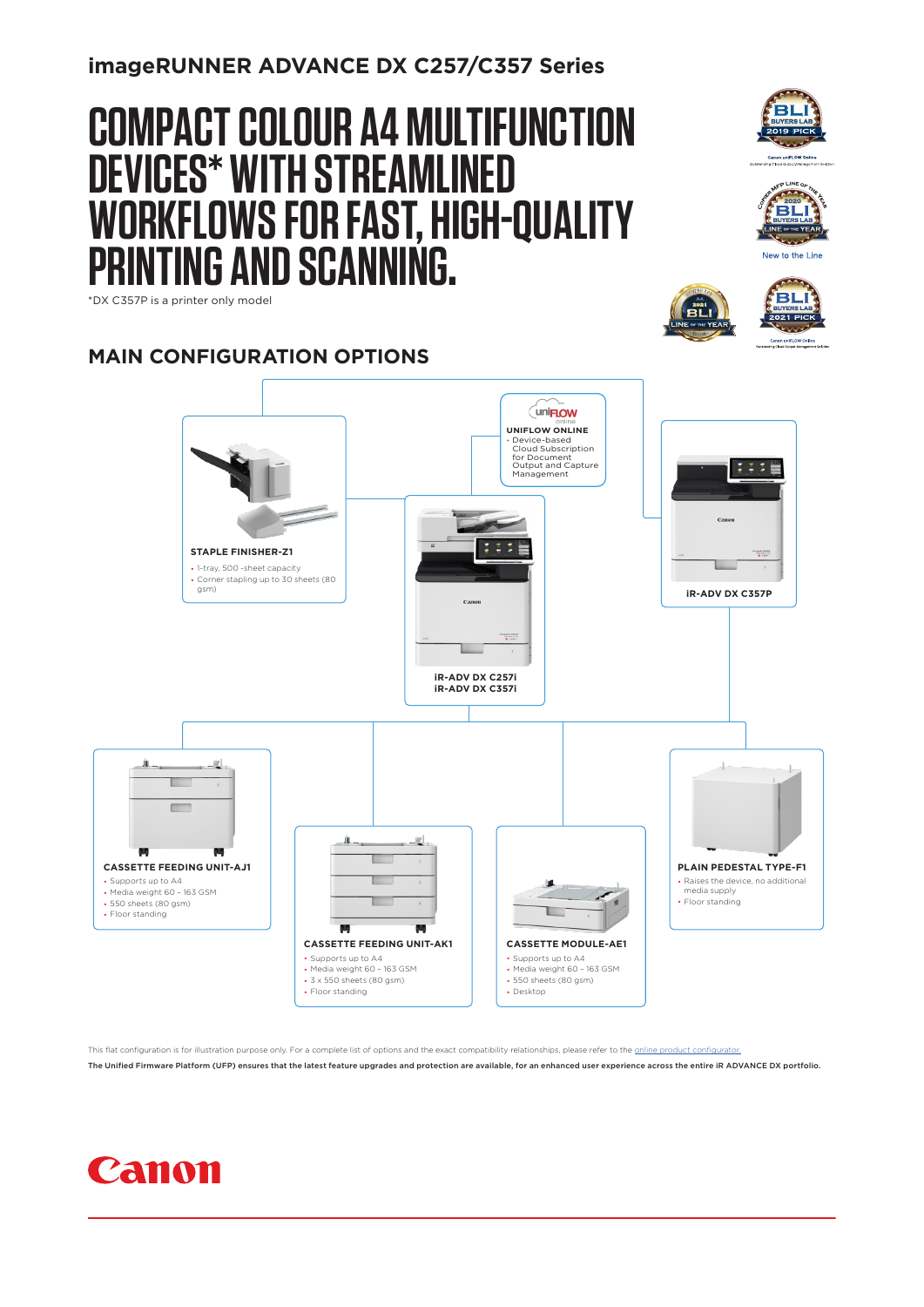#### **TECHNICAL SPECIFICATIONS**

## **imageRUNNER ADVANCE DX C257/C357 Series**

| <b>MAIN UNIT</b>                                  |                                                                                                                                                                                                                                                                                                    | <b>Operating System</b>                                                       | UFRII: Windows* 7/8.1/10/Server2008/Server2008 R2/                                                                                                                                                                                                                        |
|---------------------------------------------------|----------------------------------------------------------------------------------------------------------------------------------------------------------------------------------------------------------------------------------------------------------------------------------------------------|-------------------------------------------------------------------------------|---------------------------------------------------------------------------------------------------------------------------------------------------------------------------------------------------------------------------------------------------------------------------|
| Machine type                                      | A4 Colour Laser Multifunctional                                                                                                                                                                                                                                                                    |                                                                               | Server2012/Server2012 R2 /Server2016 /Server2019,<br>Mac OS X(10.10 or later)                                                                                                                                                                                             |
| Core functions                                    | Print, Copy*, Scan*, Send*, Store and Optional Fax*                                                                                                                                                                                                                                                |                                                                               | PCL: Windows® 7/8.1/10/Server2008/Server2008 R2/<br>Server2012/Server2012 R2 /Server2016 /Server2019                                                                                                                                                                      |
| Processor                                         | * Not applicable to iR-ADV DX C357P (Printer model)<br>1.75GHz Dual Core Processor                                                                                                                                                                                                                 |                                                                               | PS: Windows* 7/8.1/10/Server2008/Server2008 R2/                                                                                                                                                                                                                           |
| <b>Control Panel</b>                              | 10.1" TFT LCD WSVGA Color Touch panel                                                                                                                                                                                                                                                              |                                                                               | Server2012/Server2012 R2 /Server2016 /Server2019,<br>Mac OS X(10.10 or later)                                                                                                                                                                                             |
| Memory                                            | Standard: 3.0GB RAM                                                                                                                                                                                                                                                                                |                                                                               | PPD: Windows* 7/8.1/10, Mac OS X(10.9 or later)<br>McAfee Embedded Control                                                                                                                                                                                                |
| <b>Hard Disk drive</b>                            | Standard*: 320GB (available disk space: 250GB)<br>* A different initial HDD may be used.                                                                                                                                                                                                           |                                                                               | As of Feb. 2020                                                                                                                                                                                                                                                           |
| <b>Interface Connection</b>                       | <b>NETWORK</b><br>Standard: 1000Base-T/100Base-TX/10Base-T, Wireless<br>LAN (IEEE 802.11 b/g/n)<br>Optional: NFC, Bluetooth Low Energy<br><b>OTHERS</b><br>Standard: USB 2.0 (Host) x1, USB 3.0 (Host) x1,<br>USB 2.0 (Device) x1;<br>Optional: Serial Interface, Copy Control Interface           | <b>COPY SPECIFICATIONS</b><br>Copy Speed* (BW/CL)<br>First-Copy-Out Time      | iR-ADV DX C357i<br>35 ppm (A4), 26 ppm (A5R), 61 ppm (A5), 23 ppm (A6)<br>iR-ADV DX C257i<br>25 ppm (A4), 26 ppm (A5R), 46 ppm (A5), 23 ppm (A6)<br>* Single-sided<br>iR-ADV DX C357i: Approx. 5.1/6.9 seconds or less                                                    |
| <b>Paper Supply Capacity</b>                      | Standard: 650 Sheets                                                                                                                                                                                                                                                                               | (A4; BW/ CL)                                                                  | iR-ADV DX C257i: Approx. 6.9/9.4 seconds or less                                                                                                                                                                                                                          |
| (A4, 80gsm)                                       | 100-sheets Multi-purpose tray<br>550-sheets Paper cassette x 1                                                                                                                                                                                                                                     | Copy resolution (dpi)                                                         | 600 x 600, 300 x 600                                                                                                                                                                                                                                                      |
|                                                   | Maximum: 2,300 Sheets (with Cassette Feeding Unit-AK1)                                                                                                                                                                                                                                             | <b>Multiple Copies</b>                                                        | Up to 999 copies                                                                                                                                                                                                                                                          |
| Paper output capacity<br>(A4, 80gsm)              | Standard: 250 Sheets<br>Maximum: 500 Sheets (with Staple Finisher-Z1)                                                                                                                                                                                                                              | <b>Copy Density</b><br>Magnification                                          | Automatic or Manual (9 Levels)<br>Variable zoom: 25% to 400% (1% Increments)                                                                                                                                                                                              |
| <b>Finishing capabilities</b>                     | Standard: Collate, Group                                                                                                                                                                                                                                                                           |                                                                               | Preset reduction/enlargement: 25%, 50%, 70%, 100%(1:1),<br>141%, 200%, 400%                                                                                                                                                                                               |
|                                                   | With Finisher : Collate, Group, Offset, Staple                                                                                                                                                                                                                                                     | <b>Copy Features</b>                                                          | Preset R/E Ratios by Area, Two-Sided, Density                                                                                                                                                                                                                             |
| Supported media types                             | Multi-purpose tray:<br>Thin, Plain, Heavy, Recycled, Color, Transparency,<br>Pre-punched, Bond, Label, Envelope<br>Paper Cassette:<br>Thin, Plain, Heavy, Recycled, Color, Pre-punched, Bond,<br>Envelope*                                                                                         |                                                                               | Adjustment, Original Type Selection, Interrupt Mode,<br>Two-sided Original, Job Build, N on 1, Page Numbering,<br>Copy Set Numbering, Sharpness, Erase Frame, Secure<br>Watermark, Print Date, Copy ID Card, Skip Blank Pages,<br>Color Mode, Reserved copy, Copy Sample  |
| Supported media sizes                             | Multi-purpose tray:<br>Standard size: A4, A5, A5R, A6, B5,<br>Custom Size: 98.0 x 148.0 mm to 216.0 x 355.6 mm<br>Envelopes: COM10 No.10, Monarch, DL, ISO-C5<br>Envelope custom size: 98.0 x 148.0 mm to 216.0 x 355.6 mm                                                                         | <b>SCAN SPECIFICATIONS</b><br><b>Standard type</b>                            | Single-pass Duplexing Automatic Document Feeder*<br>[2-sided to 2-sided (Automatic)]<br>* Detect Feeder Multi Sheet Feed is supported.                                                                                                                                    |
|                                                   | Paper Cassette:<br>Standard size: A4, A5, A5R, A6, B5,<br>Custom size: 98.0 x 190.5 mm to 216.0 x 355.6 mm<br>Envelopes: COM10 No.10, Monarch, DL, ISO-C5                                                                                                                                          | <b>Document Feeder Paper</b><br>Capacity (80 gsm)<br>Acceptable originals and | 100 Sheets<br>Platen: Sheet, Book, and 3-Dimensional Objects                                                                                                                                                                                                              |
| Supported media weights                           | Multi-purpose tray: 60 to 220 gsm<br>Cassette: 60 to 163 gsm<br>Duplex: 60 to 163 gsm                                                                                                                                                                                                              | weights                                                                       | Document Feeder media weight :<br>1-sided scanning: 42 to 128 gsm (BW), 64 to 128 gsm (CL)<br>2-sided scanning: 50 to 128 gsm (BW), 64 to 128 gsm (CL)<br>Note:                                                                                                           |
| Warm-up Time                                      | Quick Startup Mode: 4 seconds or less *                                                                                                                                                                                                                                                            |                                                                               | Business card: 80 to 220 gsm                                                                                                                                                                                                                                              |
|                                                   | (applicable to C357i/C257i)<br>* Time from device power-on to when the copy icon appears and is                                                                                                                                                                                                    |                                                                               | Original width narrower than A6 except business card: 50 to 128 gsm                                                                                                                                                                                                       |
|                                                   | enabled to operate on the touch panel display.<br>From Sleep Mode: 10 seconds or Less<br>From Power On: 10 seconds or Less *<br>* iR-ADV DX C357i/C257i: Time from device power-on, until copy ready<br>(not print reservation)<br>* iR-ADV DX C357P: Time from device power-on, until print ready | Supported media sizes<br>Scan Speed (ipm: BW/CL, A4)                          | Platen scanning size: up to 216.0 x 355.6 mm<br>Document Feeder media size:<br>A4, A5R, A6, B5,<br>Custom size: 48.0 x 128.0 mm to 216.0 x 355.6 mm<br>Business card: 48.0 x 85.0 mm to 55.0 x 91.0 mm<br>Send (300 x 300 dpi):                                           |
| Dimensions (W x D x H)                            | (not print reservation)<br>iR-ADV DX C357i/C257i: 519 x 658 x 638 mm                                                                                                                                                                                                                               |                                                                               | up to 95/190 when Automatic Colour Select "OFF"<br>1-sided Scanning: 95<br>2-sided Scanning: 190                                                                                                                                                                          |
| Installation Space(W x D)                         | iR-ADV DX C357P: 519 x 658 x 525 mm<br>Basic: 852 x 908 mm (with Multi-purpose tray extended +<br>paper cassette open)<br>Fully Configured: 1,407 x 908 mm (with Staple Finisher-Z1                                                                                                                |                                                                               | Automatic Color Select "ON":<br>1-sided Scanning: 50<br>2-sided Scanning: 100<br>Copy:                                                                                                                                                                                    |
| Weight                                            | + Multi-purpose tray extended + paper cassette open)<br>iR-ADV DX C357i/C257i: Approx. 48 kg (including toner)<br>iR-ADV DX C357P: Approx. 41 kg (including toner)                                                                                                                                 |                                                                               | Scan Speed priority (300 x 600 dpi):<br>1-sided Scanning: 50<br>2-sided Scanning: 100<br>Image Quality priority (600 x 600 dpi):                                                                                                                                          |
| PRINT SPECIFICATIONS                              |                                                                                                                                                                                                                                                                                                    |                                                                               | 1-sided Scanning: 30<br>2-sided Scanning: 50                                                                                                                                                                                                                              |
| Print Speed*                                      | iR-ADV DX C357i/DX C357P<br>35 ppm (A4), 26 ppm (A5R), 61 ppm (A5), 23 ppm (A6)<br>iR-ADV DX C257i                                                                                                                                                                                                 | <b>Scan Resolution (dpi)</b>                                                  | Scan for Copy: up to 600 x 600<br>Scan for Send: (Push) up to 600 x 600<br>(SMB/FTP/WebDAV/IFAX), (Pull) up to 600 x 600                                                                                                                                                  |
|                                                   | 25 ppm (A4), 26 ppm (A5R), 46 ppm (A5), 23 ppm (A6)<br>* 1-sided                                                                                                                                                                                                                                   | <b>Pull Scan Specifications</b>                                               | Scan for Fax: up to 600 x 600<br>Colour Network ScanGear2, For both TWAIN and WIA                                                                                                                                                                                         |
| Duplex Print Speed (A4/LTR)                       | C357i: BW 35ipm/36ipm, CL 35ipm/36ipm<br>C257i: BW 25ipm/26ipm, CL 25ipm/26ipm                                                                                                                                                                                                                     |                                                                               | Supported OS: Windows*7/8.1/10/Server2008/<br>Server2008 R2/ Server2012/ Server2012 R2/ Server 2016<br>As of Feb. 2020                                                                                                                                                    |
| Print Resolution (dpi)                            | 600 x 600 to 1,200 x 1,200 (equivalent)                                                                                                                                                                                                                                                            | <b>Scan Method</b>                                                            | Push Scan, Pull Scan, Scan to Box, Scan to Advanced                                                                                                                                                                                                                       |
| Page description languages<br><b>Direct Print</b> | Standard: UFR II, PCL6, Adobe® PostScript® 3™<br>Supported file types: TIFF, JPEG, PDF, EPS, and XPS                                                                                                                                                                                               |                                                                               | Space, Scan to Network, Scan to USB Memory Key, Scan<br>to Mobile devices, Scan to cloud (uniFLOW Online - Optional)                                                                                                                                                      |
| Printing from mobile and cloud                    | AirPrint, Mopria, Universal Print by Microsoft,                                                                                                                                                                                                                                                    |                                                                               |                                                                                                                                                                                                                                                                           |
|                                                   | Canon PRINT Business, and uniFLOW Online<br>A range of software and MEAP-based solutions are<br>available to provide printing from mobile devices or<br>internet-connected devices and cloud-based services<br>depending on your requirements.                                                     | <b>SEND SPECIFICATIONS</b><br>Destination                                     | Standard: E-mail/Internet FAX (SMTP), SMB3.0, FTP,<br>WebDAV, Mail Box<br>Optional: Super G3 FAX, IP Fax (for iR-ADV DX C357i/C257i)                                                                                                                                      |
|                                                   | Please contact your sales representative for further<br>information                                                                                                                                                                                                                                | <b>Address Book</b>                                                           | LDAP (2,000)/Local (1,600)/Speed dial (200)                                                                                                                                                                                                                               |
| Fonts                                             | PS fonts: 136 Roman                                                                                                                                                                                                                                                                                | Send resolution (dpi)                                                         | Push: up to 600 x 600<br>Pull: up to 600 x 600                                                                                                                                                                                                                            |
|                                                   | PCL fonts: 93 Roman, 10 Bitmap fonts, 2 OCR fonts,<br>Andalé Mono WT J/K/S/T*1<br>(Japanese, Korean, Simplified and Traditional Chinese),                                                                                                                                                          | <b>Communication protocol</b>                                                 | File: FTP(TCP/IP), SMB3.0 (TCP/IP), WebDAV<br>E-mail/I-Fax: SMTP, POP3                                                                                                                                                                                                    |
|                                                   | Barcode fonts*2                                                                                                                                                                                                                                                                                    | <b>File Format</b>                                                            | Standard: TIFF, JPEG, PDF (Compact, Searchable, Apply                                                                                                                                                                                                                     |
| <b>Print Features</b>                             | *1 Optional PCL International Font Set-A1 is required.<br>* <sup>2</sup> Optional Barcode Printing Kit-D1 is required.<br>Secured Print, Secure Watermark, Header/Footer, Page<br>Layout, Two-sided Printing, Toner Reduction, Poster                                                              |                                                                               | policy, Optimize for Web, PDF A/1-b, Trace & Smooth,<br>Encrypted, Device Signature, User Signature), XPS<br>(Compact, Searchable, Device Signature, User Signature),<br>Office Open XML (PowerPoint, Word)                                                               |
|                                                   | Printing, Forced Hold printing, Print Date, Scheduled<br>Printing, Printing Using a Virtual Printer                                                                                                                                                                                                | <b>Universal Send Features</b>                                                | Original Type Selection, Two-sided Original, Density<br>Adjustment, Sharpness, Erase Frame, Job Build, Delayed<br>Send, Preview, Job Done Notice, File Name, Subject/<br>Message, Reply-to, E-mail Priority, TX Report, Original<br>Content Orientation, Skip Blank Pages |

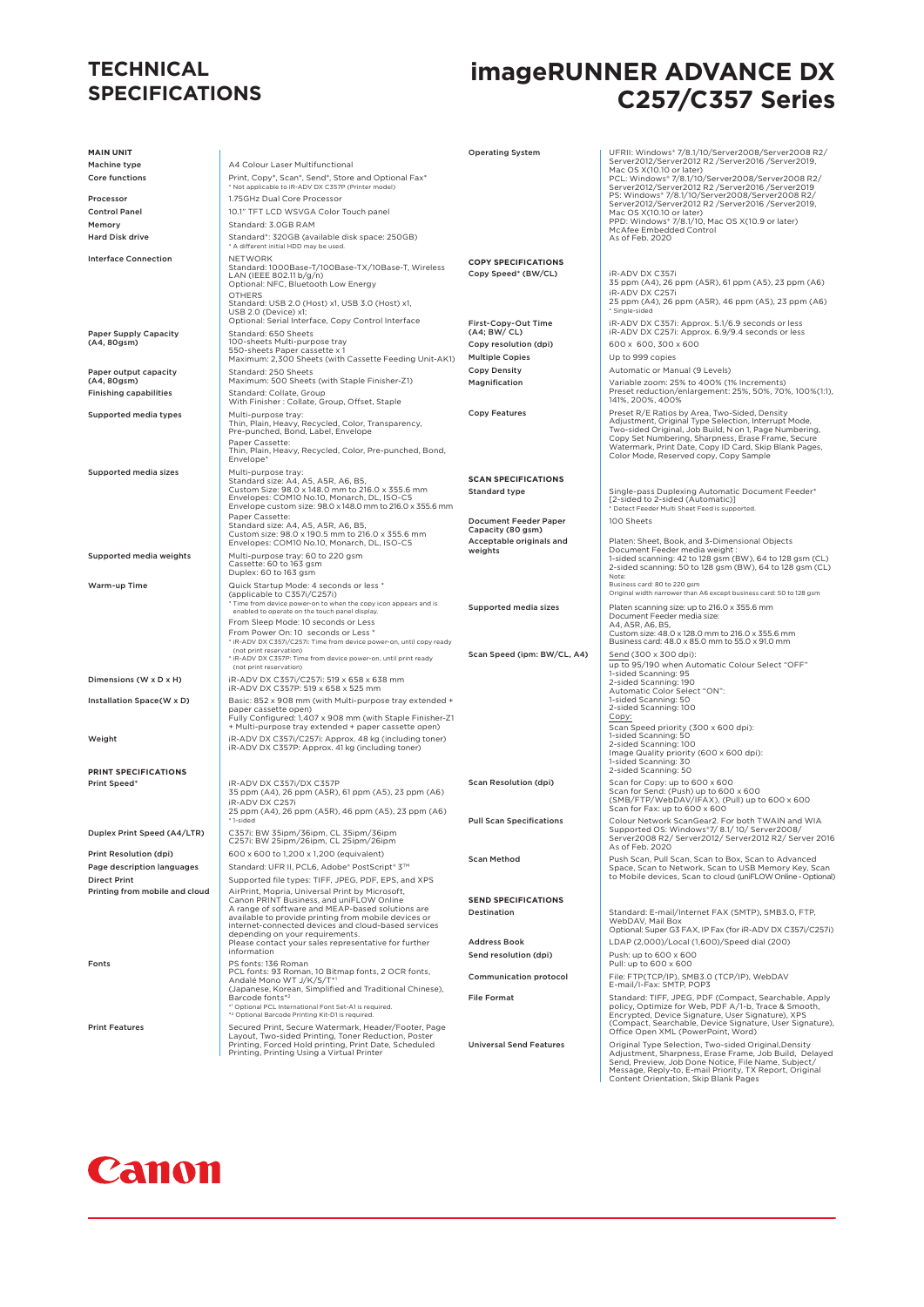#### **TECHNICAL SPECIFICATIONS**

## **imageRUNNER ADVANCE DX C257/C357 Series**

| <b>FAX SPECIFICATIONS</b>                               | (Optional)                                                                                                                                                                                                                                                                                            | <b>ENVIRONMENTAL</b>                     |                                                                                                                                                                                                               |
|---------------------------------------------------------|-------------------------------------------------------------------------------------------------------------------------------------------------------------------------------------------------------------------------------------------------------------------------------------------------------|------------------------------------------|---------------------------------------------------------------------------------------------------------------------------------------------------------------------------------------------------------------|
| Maximum Number of<br><b>Connection Lines</b>            | 2 (2nd Line optional)                                                                                                                                                                                                                                                                                 | <b>SPECIFICATIONS</b>                    |                                                                                                                                                                                                               |
| Modem Speed                                             | Super G3: 33.6 kbps                                                                                                                                                                                                                                                                                   | <b>Operating Environment</b>             | Temperature: 10 to 30 °C<br>Humidity: 20 to 80 % RH (Relative Humidity)                                                                                                                                       |
|                                                         | G3: 14.4 kbps                                                                                                                                                                                                                                                                                         | Power source                             | 220-240 V, 50/60 Hz, 3.9 A                                                                                                                                                                                    |
| <b>Compression Method</b>                               | MH, MR, MMR, JBIG                                                                                                                                                                                                                                                                                     | Power consumption                        | Maximum: Approx. 1,500 W<br>Copying (iR-ADV DX C357i/C257i with DADF continuous                                                                                                                               |
| Resolution (dpi)                                        | 400x400 (Ultra Fine), 200x400 (Super Fine), 200x200<br>(Fine), 200x100 (Normal)                                                                                                                                                                                                                       |                                          | scan): 575.4 W*1                                                                                                                                                                                              |
| <b>Sending/Recording Size</b>                           | A4, A5*, A6*, B5*/A4, A5, B5<br>*Sent as A4                                                                                                                                                                                                                                                           |                                          | Printing (iR-ADV DX C357P) [LAN Print (color mode,<br>duplex, with Cassette Feeding unit-AK1)]: 488.5 W*1<br>Standby: Approx. 40.3 W*1                                                                        |
| FAX memory                                              | Up to 30,000 pages (2,000 jobs)                                                                                                                                                                                                                                                                       |                                          | Sleep mode: Approx. 0.8 W*2<br>*1 Reference value: measured one unit                                                                                                                                          |
| <b>Speed dials</b>                                      | Max. 200                                                                                                                                                                                                                                                                                              |                                          | *2 0.8 W sleep mode is not available in all circumstances due to certain<br>settings.                                                                                                                         |
| Group dials/destinations<br><b>Sequential broadcast</b> | Max. 199 dials<br>Max. 256 addresses                                                                                                                                                                                                                                                                  |                                          | Typical Electricity Consumption (TEC)*:                                                                                                                                                                       |
| Memory backup                                           | Yes                                                                                                                                                                                                                                                                                                   |                                          | iR-ADV DX C357i/C357P: 0.35 kWh<br>iR-ADV DX 257i: 0.23 kWh                                                                                                                                                   |
| <b>Fax Features</b>                                     | Sender's Name (TTI), Selecting the Telephone Line                                                                                                                                                                                                                                                     |                                          | *As per USA Energy Star 3.0                                                                                                                                                                                   |
|                                                         | (when sending fax), Direct Send, Delayed Send, Preview,<br>Job Done Notice, TX Report, Interrupt Transmission,<br>Sequential Broadcasting, Password/Subaddress Sending,<br>Confidential Mailbox, 2 on 1 Log                                                                                           | Noise levels                             | Sound Power Level (LWA, m)*<br>Active (BW) (1-sided):<br>iR-ADV DX C357i/C357P: 6.5 B, Kv 0.3 B<br>iR-ADV DX C257i: 6.2 B, Kv 0.3 B<br>* Reference value: measured only one unit with ISO7779, described with |
| <b>STORE SPECIFICATIONS</b>                             |                                                                                                                                                                                                                                                                                                       |                                          | ISO9296 (2017)<br>Sound Pressure (LpAm)                                                                                                                                                                       |
| Mail Box (Number supported)                             | 100 User Inboxes,<br>1 Memory RX Inbox,<br>50 Confidential Fax Inboxes<br>Maximum 10,000 Pages (2,000 jobs) Stored                                                                                                                                                                                    |                                          | Bystander's position:<br>Active (BW) (1-sided):<br>iR-ADV DX C357i/C357P: 52 dB*<br>iR-ADV DX C257i: 49 dB*                                                                                                   |
| <b>Advanced Space</b>                                   | Communication Protocol: SMB or WebDAV<br>Supported Client PC: Windows* 8.1/10<br>Concurrent Connections (Max.): SMB:64, WebDAV:3                                                                                                                                                                      |                                          | Standby:<br>iR-ADV DX C357i/C357P/C257i: 8 dB<br>* Reference value: measured only one unit with ISO7779, described with<br>ISO9296 (2017)                                                                     |
| <b>Advanced Space available</b><br>disc space           | Approx. 16GB                                                                                                                                                                                                                                                                                          | Standards                                | <b>Blue Angel</b>                                                                                                                                                                                             |
| <b>Advanced Space Features</b>                          | Authentication for Advanced Space Log-in, Sort Function,                                                                                                                                                                                                                                              |                                          |                                                                                                                                                                                                               |
|                                                         | Printing a PDF File with a Password, imageWARE<br>Secure Audit Manager Support, Search, File Preview,<br>Authentication Management, Open to public, URI TX,<br>Backup/Restore                                                                                                                         | <b>CONSUMABLES</b>                       |                                                                                                                                                                                                               |
|                                                         |                                                                                                                                                                                                                                                                                                       | <b>Toner Cartridges</b>                  | C-EXV 55 Toner BK/C/M/Y                                                                                                                                                                                       |
|                                                         |                                                                                                                                                                                                                                                                                                       | Toner (Estimated Yield @ 5%<br>Coverage) | C-EXV 55 TONER BK: 23,000 pages<br>C-EXV 55 TONER C/M/Y: 18,000 pages                                                                                                                                         |
| <b>SECURITY SPECIFICATIONS</b>                          |                                                                                                                                                                                                                                                                                                       | <b>SOFTWARE AND PRINTER</b>              | For detailed information please visit our website                                                                                                                                                             |
| Authentication and<br><b>Access Control</b>             | User Authentication (Picture Login, Picture and PIN Login,<br>Card Login, Username and Password Login, Function                                                                                                                                                                                       | <b>MANAGEMENT</b>                        | https://www.canon-europe.com/business/                                                                                                                                                                        |
|                                                         | Level Login, Mobile Login), Department ID Authentication<br>(Department ID and PIN Login, Function Level Login),<br>uniFLOW Online Express (PIN Login, Picture Login, Picture<br>and PIN Login, Card Login, Card and PIN Login, Username<br>and Password Login, Department ID and PIN Login, Function | Tracking and reporting                   | Universal Login Manager (ULM)<br>uniFLOW Online Express*<br>* For more information, please refer to<br>uniFLOW Online Express<br>uniFLOW Online                                                               |
| <b>Document Security</b>                                | Level Login), Access Management System (Access Control)<br>Print Security (Secure Print, Encrypted Secure Print, Forced<br>Hold Printing, uniFLOW Secure Print*1),                                                                                                                                    | Remote management tools                  | iW Management Console<br>eMaintenance<br>Content Delivery System                                                                                                                                              |
|                                                         | Receive Data Security (Confidential Fax Inbox Forwarding                                                                                                                                                                                                                                              | <b>Scanning software</b>                 | Network ScanGear                                                                                                                                                                                              |
|                                                         | Received Documents Automatically),<br>Scan Security (Encrypted PDF, Device Signature PDF/                                                                                                                                                                                                             | Platform                                 | MEAP (Multifunctional Embedded Application Platform)                                                                                                                                                          |
|                                                         | XPS, User Signature PDF/XPS, Adobe LiveCycle® Rights<br>Management ES2.5 Integration), BOX Security (Mail Box<br>Password Protected, Advanced Space Access Control),                                                                                                                                  | <b>Document Publishing</b>               | Kofax PowerPDF (optional)                                                                                                                                                                                     |
|                                                         | Send Data Security (Setting for requesting password input<br>per transmission, Restricted E-mail/File send functions,                                                                                                                                                                                 | PAPER SUPPLY OPTIONS                     |                                                                                                                                                                                                               |
|                                                         | Confirming FAX number, Allow/Restrict Fax Driver<br>Transmissions, Allow/Restrict Sending from History,<br>S/MIME Support), Document Tracking (Secure Watermark)                                                                                                                                      | <b>Cassette Module-AE1</b>               | Paper Capacity: 550 sheets (80 gsm)<br>Paper Type: Thin, Plain, Heavy, Recycled, Color,<br>Pre-punched, Bond<br>Paper Size: A4, A5R, B5,                                                                      |
|                                                         | *1 Requires uniFLOW Online / uniFLOW                                                                                                                                                                                                                                                                  |                                          | Custom size: 98.0 x 190.5 mm to 216.0 x 355.6 mm                                                                                                                                                              |
| <b>Network Security</b>                                 | TLS 1.3, FTPS, IPSec, IEEE802.1X authentication, SNMP<br>V3.0, Firewall Functionality (IP/MAC Address Filtering), Dual                                                                                                                                                                                |                                          | Paper Weight: 60 to 163 gsm<br>Power Source: From the Main Unit                                                                                                                                               |
|                                                         | Network Support (Wired LAN/Wireless LAN, Wired LAN/<br>Wired LAN), Disabling Unused Functions (Enabling/Disabling                                                                                                                                                                                     |                                          | Dimensions (W x D x H): 511 x 508 x 159 mm<br>(attached to the main unit)                                                                                                                                     |
|                                                         | Protocols/Applications, Enabling/Disabling Remote UI,                                                                                                                                                                                                                                                 |                                          | Weight: Approx. 10 kg                                                                                                                                                                                         |
|                                                         | Enabling/Disabling USB Interface), G3 FAX separation from<br>LAN, USB Port separation from LAN, Prohibit the execution<br>of files stored in Advanced Space in the MFP, Scan and Send<br>-Virus Concerns for E-mail Reception                                                                         | <b>Cassette Feeding Unit-AJ1</b>         | Paper Capacity: 550 sheets (80 gsm)<br>Paper Type: Thin, Plain, Recycled, Heavy, Color,<br>Pre-punched, Bond                                                                                                  |
| Device Security                                         | Protecting HDD Data (HDD Data Encryption (FIPS140-<br>2 Validated), HDD Data Overwrite Erase, HDD Lock),<br>Standard HDD Initialize, Trusted Platform Module (TPM),                                                                                                                                   |                                          | Paper Size: A4, A5R, B5<br>Custom size: 98.0 x 190.5 mm to 216.0 to 355.6 mm<br>Paper Weight: 60 to 163 gsm<br>Power Source: From the Main Unit                                                               |
|                                                         | Job Log Conceal Function, Protecting MFD Software<br>Integrity, Checking MFD Software Integrity (Verify                                                                                                                                                                                               |                                          | Dimensions (W x D x H): 511 x 508 x 425 mm<br>(attached to the main unit)                                                                                                                                     |
|                                                         | System at Startup, Runtime Intrusion Detection), Comply<br>IEEE2600.2 (Common Criteria Certification) (in evaluation)                                                                                                                                                                                 |                                          | Weight: Approx. 16 kg                                                                                                                                                                                         |
| Device Management and                                   | Administrator Password, Digital Certificate And Key                                                                                                                                                                                                                                                   | <b>Cassette Feeding Unit-AK1</b>         | Paper Capacity: 550 sheets (80 gsm) x 3 cassettes<br>Paper Type: Thin, Plain, Recycled, Heavy, Color, Pre-                                                                                                    |
| Auditing                                                | Management, Audit Log, Cooperating with External<br>Security Audit System (Security Information and Event<br>Management), Image Data Logging, Security Policy Setting<br>Device administration and Security administration Passwords                                                                  |                                          | punched, Bond<br>Paper Size: A4, A5R, B5<br>Custom size: 98.0 x 190.5 mm to 216.0 to 355.6 mm<br>Paper Weight: 60 to 163 gsm<br>Power Source: From the Main Unit                                              |
|                                                         |                                                                                                                                                                                                                                                                                                       |                                          | Dimensions (W x D x H): 511 x 508 x 425 mm<br>(attached to the main unit)<br>Weight: Approx. 19 kg                                                                                                            |